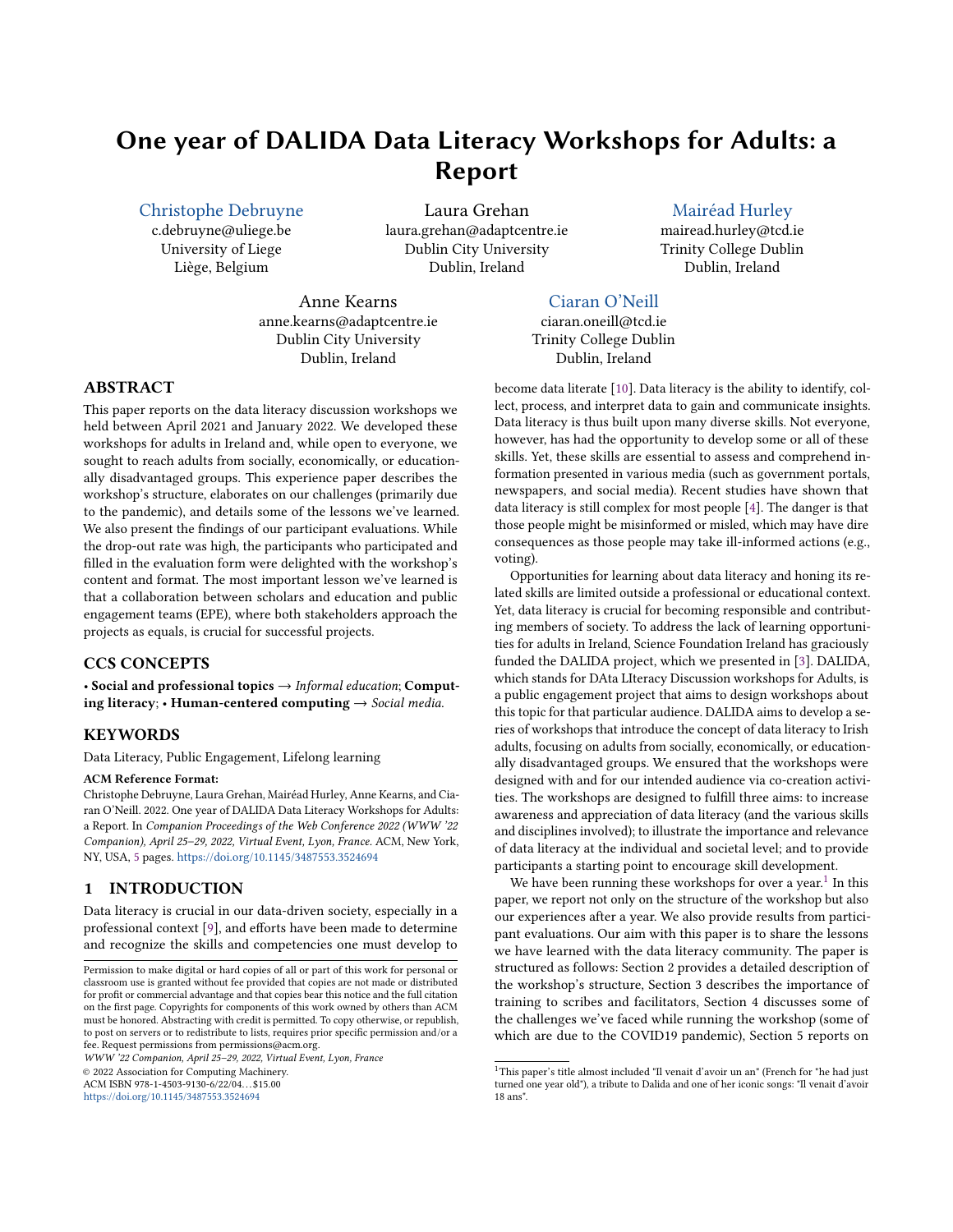the findings of participant evaluations, and Section 6 concludes the paper.

#### 2 WORKSHOP STRUCTURE

In [\[3\]](#page-4-4), we reported how co-creation was our method for designing the workshops. Before and during those co-creation workshops, both participants of our intended audience and representatives of organizations working closely with said audience acted as "community leaders." It became clear that the topic of "data literacy" was not appealing and that the topic had to be embedded in something more topical. Together, we decided that mis- and disinformation on social media was a topic that was both topical and accessible to a general audience. Therefore, we rebranded the series of workshops as "DEBUNKED" with the message that data literacy skills can help identify and debunk disinformation. To attract an Irish audience, we wanted a compelling and not too controversial hook. COVID19 was deemed too contentious as the production of vaccines was underway and a sensitive topic. We, therefore, chose to use the Irish Slave Meme as a topic as it pertains to Ireland and is widely used outside the country. Other activities will then refer to and provide other examples of mis- and disinformation in which data literacy skills can help us identify issues.

While the workshops were initially foreseen to be held for three hours, the challenges of the COVID19 pandemic required us to design a workshop whose format fit both an offline and online event. The biggest constraint was time to counter the so-called "zoom-fatigue"–a tiredness of videoconferencing. We designed a workshop consisting of five activities that workshop facilitators need 1hr. 30 min. to run. This section briefly describes those five activities, their rationale, and how they constitute a coherent whole.

The resulting workshop was then trialed as a pilot. The pilot confirmed that the gist of the workshop seemed to work well, only necessitating clarifications in the script (for future reuse) and switching a few items towards the end of the script to facilitate the flow of the workshop. We also added announcements that pointers and any unanswered questions will be addressed in a follow-up email. That same email contained a link to a questionnaire for evaluation purposes.

Excluding the pilot workshop, we held the workshop a total of eight times. Though more workshops were planned, we canceled some due to an important number of people canceling last minute. Participants were then invited to join another session. We did not organize any workshops over the summer.

We provide a high-level overview of the workshop's structure and its activities in Table [1.](#page-3-0) Most activities involved the whole group of participants. When the group of participants was too large, it was divided into two to three breakout rooms for the activities that required their input.

Preparatory work Potential workshop participants received an invitation with not only a description of the workshop and its topic, but also received an example of a misleading chart with some supporting text. That example gives the participants a more concrete idea of the workshop's topic. I.e., we make the topic more tangible. We also invite the participant to reflect on two examples, of which the participants

will discuss at least one in the workshop. We do stress that this "homework" is not mandatory.

- **Part 1** The first part of this workshop is meant to set the scene. Aside from some organizational details and introductions from the workshop's team, this part consists of one presentation covering: an introduction to the project and the workshops; and a definition and description of data literacy, misinformation, and disinformation. At the end of that presentation, we stress that data literacy can be applied in many domains, even though we will "discuss" and "investigate" it in the context of social media.
- Part 2 Part two consists of two activities investigating and discussing memes and memes to spread disinformation on social media. The first activity is a presentation that defines the concept of a meme and the introduction of the Irish Slave Meme. This presentation will not explicitly explain why the Irish Slave Meme is spread but will point out issues and inconsistencies across such memes. The second activity invites all the participants to discuss memes, misinformation, and disinformation. Participants are informed that the discussions are moderated by a facilitator and that a scribe is writing down the points that are being discussed. We ask participants to share and discuss examples in a safe space. Many of the questions are followed by: "And how does/did that make you feel?" which we found led to more profound and more revealing discussions. This activity aims to get participants acquainted with the format. At the end of the second activity, the scribe synthesizes the discussions and formulates two to three points. These are shared and "signed off" by the group. If the participants were divided into breakout rooms, the scribe would also share these points in the main group. While this is happening, we send around a poll asking participants how they (or someone else) could be misled. The goal of that poll is to keep participants engaged. Answers can often be linked with subsequent activities.
- Part 3 This part consists of two activities. The first is a presentation on Ireland and its relation to slavery [\[1,](#page-4-5) [5,](#page-4-6) [8\]](#page-4-7). This part debunks most, if not all, of the Irish Slaves myth, as one can read in various sources such as [\[6,](#page-4-8) [7\]](#page-4-9). The first presentation on this topic only implied that the Irish were not systematically enslaved. This presentation details Ireland's relationship with slavery and its role in contributing to and facilitating slavery. This presentation also shows how to consult sources to see how those memes can be dunked. While accessible, this particular domain indeed requires domain expertise to "debunk" those myths. Therefore, the presentation is followed up with an interactive activity in which participants will discuss examples of mis- and disinformation on other topics (climate change, COVID19, survey data, etc.). This activity also provides an example to look at (the representation of) statistics. We carefully chose the examples to be interesting and self-contained. I.e., examples that do not require domain expertise to identify issues. A scribe, again, synthesizes and reports back on the discussions.
- Part 4 The final part of the workshop consists of a presentation on the Irish Slaves Meme's spread: who shares it and why is it shared? This presentation gives participants an insight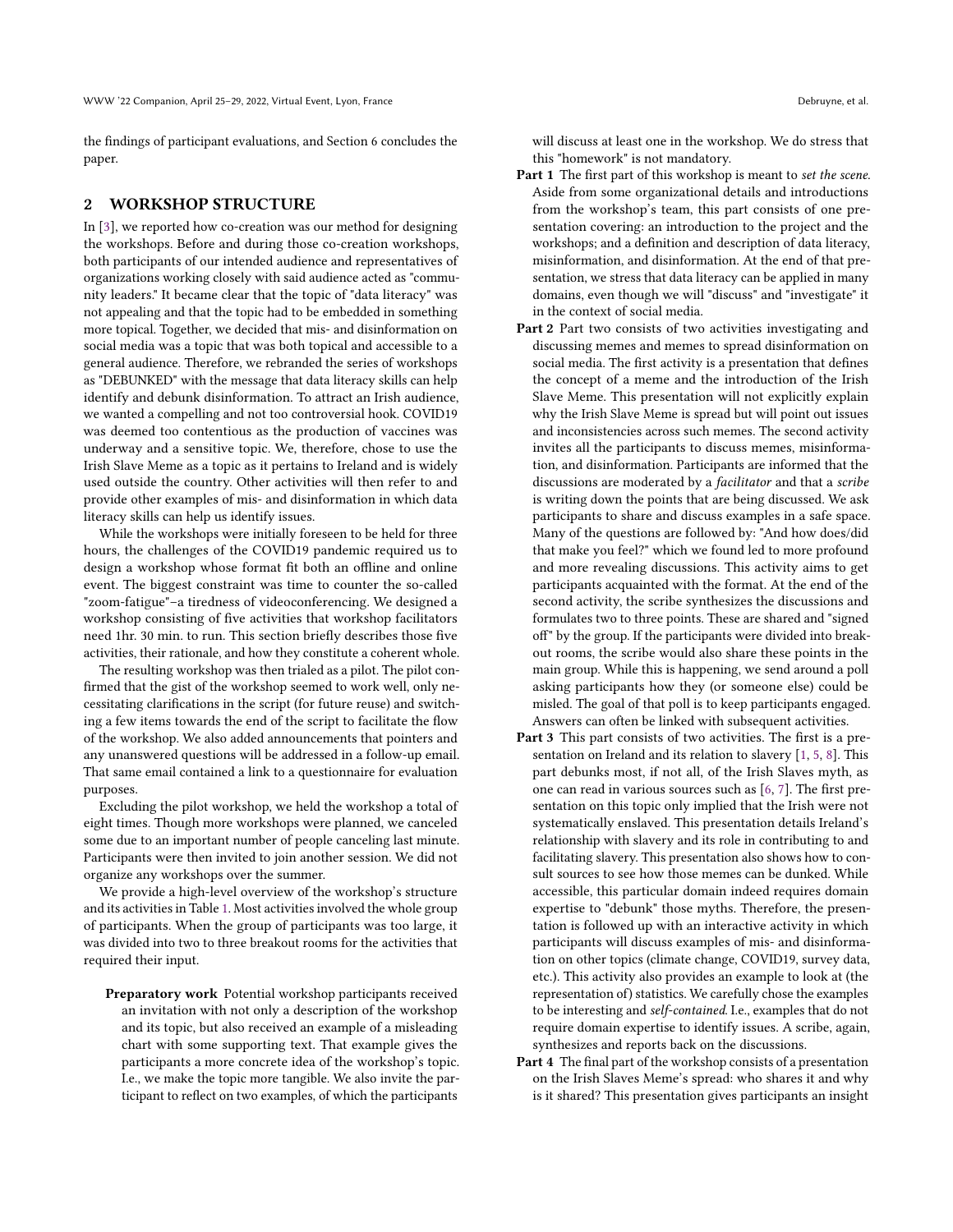into how this type of disinformation tries to undermine the validity of systemic racism. We reiterate the motivation of this workshop's structure during the wrap-up activity and how the various activities come full circle.

Follow-up After the workshop, the facilitator took note of questions that were left unanswered (if any), which will be answered in a follow-up email. Participants also receive an email with a link to a poll and pointers to useful resources for participants. Resources include both pointers to data literacy (in general) and references on Ireland's history with slavery.

### 3 EPE TRAINING WITHIN ADAPT

The ADAPT Education and Public Engagement (EPE) Team aims to inspire the Irish public to learn about emerging technologies that enhance engagement in our digital world and reflect on such technologies' role in our lives. Through projects such as DALIDA, the EPE Team also aims for the same public to participate in and help inform current and future research. The EPE Team is also is responsible for delivering training (e.g., in scribing and facilitation) to researchers in order to increase the pool of skilled researchers in EPE and science communication. $<sup>2</sup>$  $<sup>2</sup>$  $<sup>2</sup>$  The team draws upon that pool</sup> for the delivery of activities.

During the inception of the project and the development and delivery of the workshops, we took into account that we had researchers as domain experts and the ADAPT Centre's skilled EPE Team that had to work in tandem. We believe that such collaborations will be key for future EPE activities. In that sense, the EPE Team's responsibility has shifted - gradually but deliberately - to include increasing researcher involvement from an early stage in projects, including proposal writing. The EPE Team now provides its expertise and support to researchers wishing to create and deliver an EPE activity, and it encourages and supports researchers to embed such activities in their research. Examples of such projects reported in [\[3\]](#page-4-4) and [\[2\]](#page-4-10).

# 4 CHALLENGES

While the current pandemic was a challenge in itself, which required us to pivot to an online format when the project was accepted, many of our challenges stem from COVID19. We have already mentioned that online activities were challenges as many battled with socalled ZOOM-fatigue. We aimed to tackle this fatigue by opting for a shorter format at the cost of a limited number of activities and interactions.

Other problems related to the pandemic were:

- The high number of no shows.
- Participants dropping in late or dropping out early;
- and reaching our intended audiences.

At its conception, the workshops were meant to be accessible for free. This meant that people had nothing to lose signing up for the seminars and not participating. We have yet to find a way to deal with that situation, but we have decided to keep the workshops free. We started sending reminders via email and asking participants to let us know if they chose not to participate. We furthermore discussed with community liaisons what dates and time-slots would work best. We found that these discussions did improve our attendance rate but did not prevent no-shows. However, the value of community liaisons is that they know what works best for the community they represent. Workshops have been organized during the morning and the evening. The evening does pose a challenge for adults with children. We canceled some workshops when the number of people informing us of their absence was too important. Those who would have been present were invited to attend at another date and time.

A minor inconvenience is people dropping in late. Reasons for this included opening the link when the workshops start or the videoconferencing software requiring an update at the most inopportune times. While we limited the workshops to one hour and a half, participants dropped off due to other obligations. Compared to on-site events requiring people to move pre-COVID, we found that people had a more challenging time keeping their agenda-free.

The most important challenge concerning the pandemic is reaching an audience from low socioeconomic and educational disadvantage areas due to the online format. At the project's conception, it was foreseen to hold these events in venues close to these communities (community centers, libraries, etc.). Sanitary measures and the closing of such public spaces made that impossible. Difficulties that our intended audience faces include: access to a computer and decent internet connections, sharing said computer in a family, and help and support. Online advertising also had little to no impact as the best way to reach those communities is via leaflets and community liaisons.

A challenge unrelated to the pandemic is participants questioning the workshop's facts. Whenever a domain expert cannot be present, we show prerecorded presentations that do not last more than 7 minutes. It has happened that a participant questioned the legitimacy of some of the facts presented, to which the facilitators could not provide an answer. It is almost impossible to train facilitators (and scribes) in a specific domain such as Irish history. However, we have learned that we should anticipate the absence of domain expertise and create a separate sheet for such comments and questions. In the future, however, we should also foresee best practices and guidelines for facilitators and guides in dealing with such sensitive situations.

#### 5 PARTICIPANT EVALUATIONS

Overall, the DEBUNKED workshop series was a success in terms of delivery and quality of content. Of a sample of 30 attendees who completed post-workshop evaluation surveys, there was an impressive 100% level of agreement with the statements that the workshop content was interesting, that the speakers were engaging, that breakout room conversations were well facilitated, that they would be interested in learning more about the topic, and that they thought other adults would be interested in the workshops. Fourfifths of respondents learned something new, and a similar level reported that time passed quickly. Only 2 of the 30 respondents reported meeting participants with views that differed from their own, suggesting that the groups were relatively homogeneous in their viewpoints.

<span id="page-2-0"></span><sup>&</sup>lt;sup>2</sup>The EPE Team also organizes other types of training depending on the EPE activity (e.g., problem-solving exercise for children). Science Foundation Ireland (SFI) funded research centres and their researchers must commit to EPE activities. This motivates the need for the EPE Team's task to include training.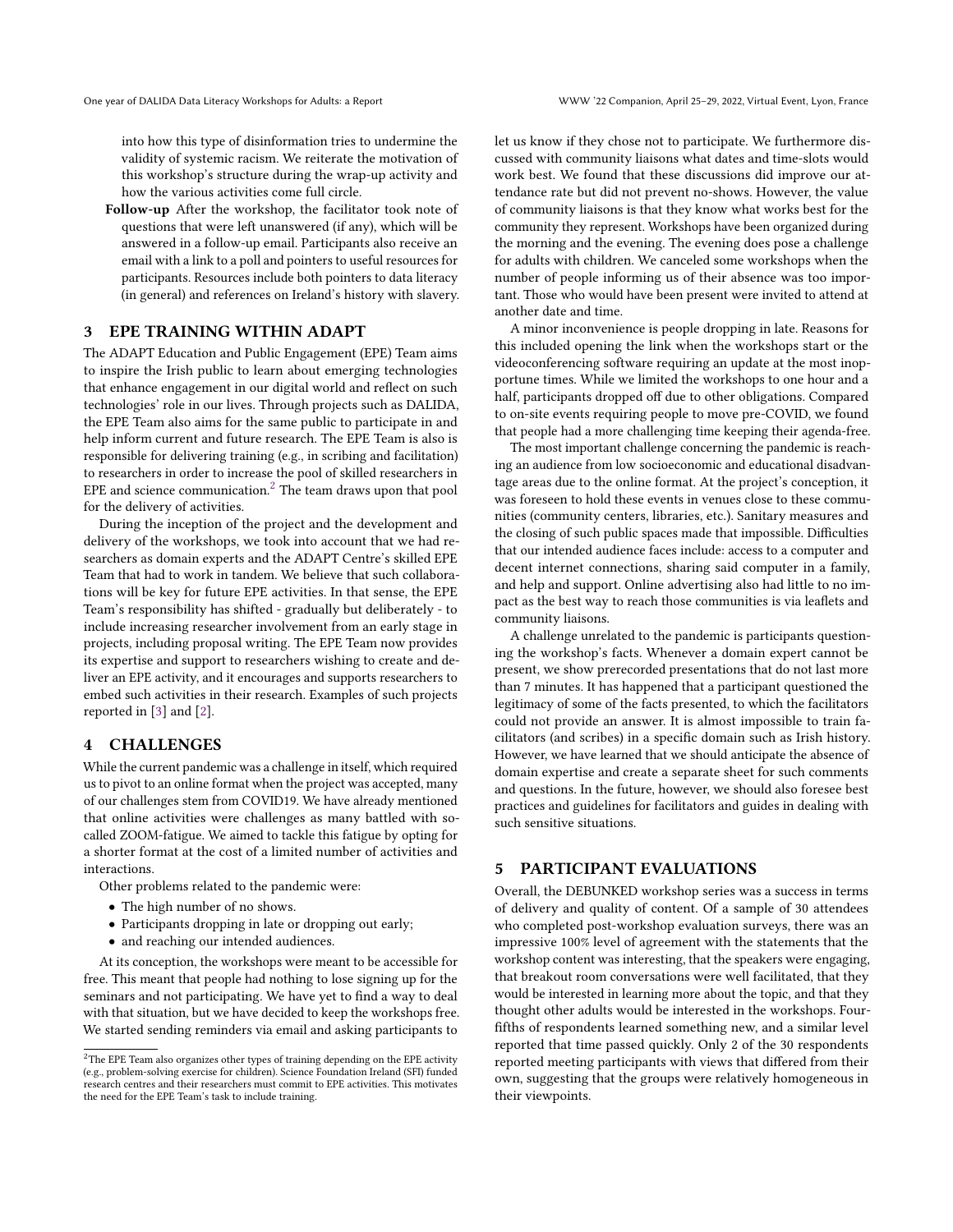<span id="page-3-0"></span>

| Preparatory work (optional)                                                   |                                                                                                                                 |
|-------------------------------------------------------------------------------|---------------------------------------------------------------------------------------------------------------------------------|
| Part 1: Setting the scene                                                     | Presentation:<br>Intro to the Debunked Workshops<br>What is data literacy?                                                      |
| <b>Part 2: Misrepresentation</b><br>of Irish slave history on<br>social media | Presentation:<br>What is a meme?<br>Irish Slave Meme                                                                            |
|                                                                               | Activity: "Why are memes shared?"<br>A discussion amongst participants to share their experiences and thoughts in a safe space. |

what is wrong, how it can be fixed, and how these are related to data literacy skills.

• Participants discuss two to three examples of mis- and disinformation. The goal is for participants to understand

What could trick you into believing a meme, a post, … on social media?

|  |  | Table 1: High-level overview of the DEBUNKED workshop's structure and its activities |  |  |
|--|--|--------------------------------------------------------------------------------------|--|--|
|--|--|--------------------------------------------------------------------------------------|--|--|

**Follow-up post-workshop**

**Part 3: The impact of misand disinformation, and arming oneself** 

**social media** 

• Answers to any questions.

References to useful resources for participants.

Part 4: Wrap-up Presentation:

Presentation:

Ireland and Slavery

Wrap-up and thanks

Summary of the activities.

Activity: "What's wrong in this picture?"

Why share something that is not true?

Further qualitative evaluation was carried out through semistructured interviews with a range of stakeholders. A number of these were citizens involved in the co-creation phase, who all appreciated their opinions being taken on board in the development of the workshop. The contributing academics reported adjusting the content and format in response to the input during the co-creation phase. Targeted partnerships were an effective means for the DE-BUNKED project to reach its aims, and the workshops delivered in cooperation with NALA $^3$  $^3$  and Webwise $^4$  $^4$  were a success from the viewpoint of the partnering organizations, providing the communities they serve (primarily educators) a deeper insight into the topic, and an opportunity to discuss the thought-provoking content with one another. Many interviewees mentioned that they enjoyed the multi-disciplinary approach of the DEBUNKED workshops, combining as it did misinformation in Irish history along with misinformation in numeric graphs. For some, the historical element was more memorable, while for others, the graphs were more powerful - clearly, the dual approach meant that the workshop was relevant and engaging for a range of participants with different interest areas.

Respondents were divided as to whether the online format could work as well as an in-person event. In general, those interviewed preferred in-person interactions, but for organizations with members around the country, providing an online workshop like this allows their dispersed network to come together to avail of this resource in a way that would be much more difficult in person,

<span id="page-3-2"></span><sup>4</sup><https://www.webwise.ie/>

and almost all interviewed recognized that online has some benefit. However, it was widely suggested that the timing of the workshops (mid-late 2021) was unfortunate as, after two lockdowns, public interest in online workshops may have waned. However, one of the organisations interviewed, who run regular webinars stated that they saw similar levels of interest, as well as similar levels of drop-off between registered attendees and numbers showing up as they have done for other webinars, indicating that lower levels of engagement may be more to do with "Zoom fatigue" and oversaturation of online trainings, workshops and webinars at this stage of the pandemic, as opposed to lack of interest in the DEBUNKED topic or format.

According to one representative of a partnering organization, DEBUNKED was "one of the most engaging webinars over the past two years". A further recurring theme in the interviews was the high level of satisfaction with the ADAPT team coordinating and managing the DEBUNKED project, praised by one respondent as "extremely professional". Many of those interviewed saw opportunities for the workshop topic, content or format to be used further in their specific sectors, e.g., with Arts & Humanities undergraduate students, with other community or adult education groups, or with wider groups of teachers and educators.

#### 6 CONCLUSIONS

The design of the DEBUNKED workshops involved our intended audience via co-creation, and one pilot workshop was organized to trial the outcome. We then held the workshop eight times. This

<span id="page-3-1"></span><sup>3</sup>National Adult Literacy Agency, <https://www.nala.ie/>